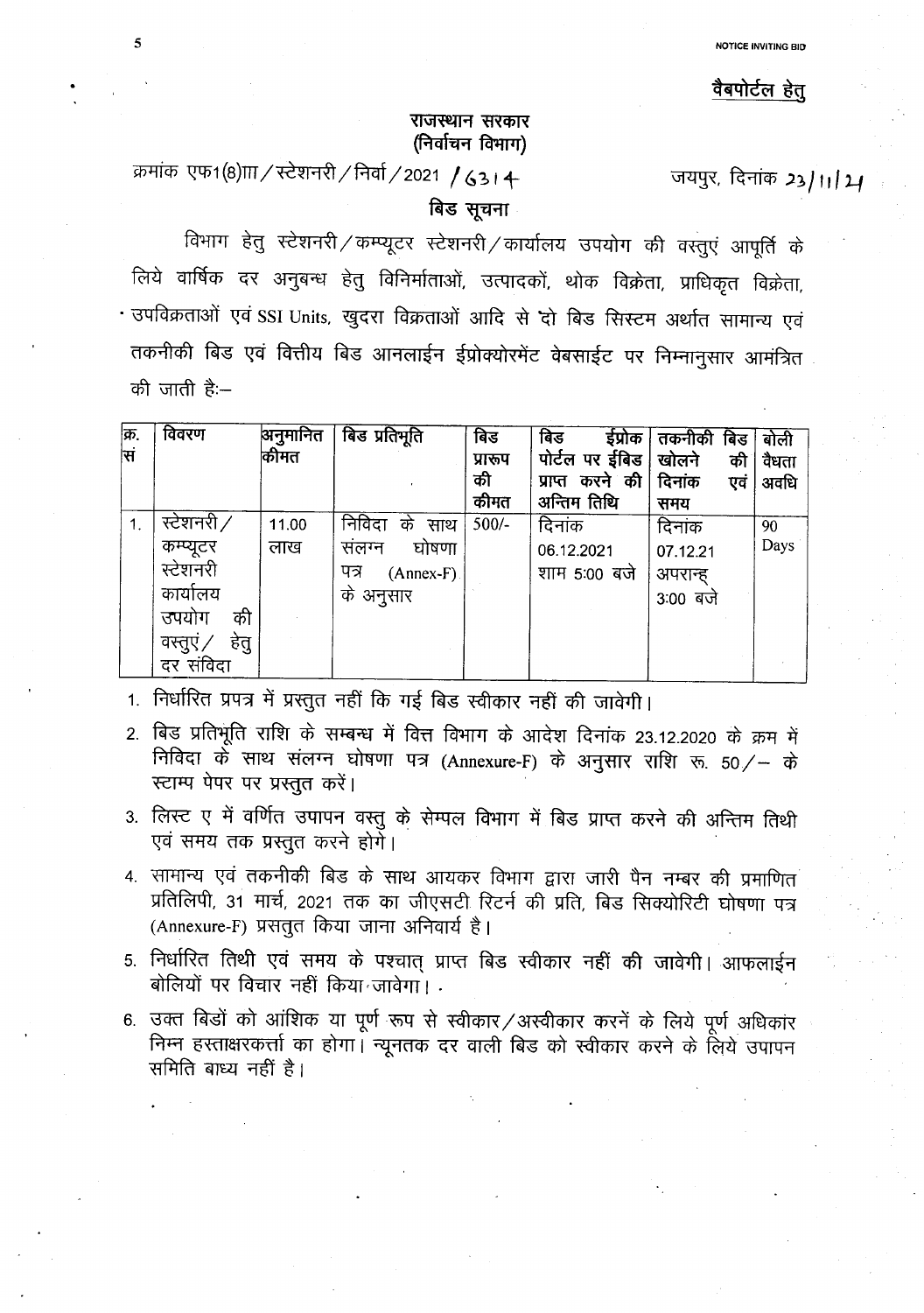7. बिड के प्रत्येक पृष्ठ पर हस्ताक्षर कर तथा पृष्ठांकन कर E-proc पोर्टल पर विनिर्दिष्ट ई बिड प्रस्तुतीकरण प्रक्रिया के अनुसार htpp:eproc.rajasthan.gov.in पर इलैक्ट्रोनिक रूप से प्रस्तुत की जावेगी।

6

- 8. निविदा प्रपत्र विभागीय वेबसाईट www.ceorajasthan.nic.in, सूचना एवं जनसम्पर्क विभाग की वेबसाईट www.dipr.rajasthan.gov.in, एवं राज्य लोक उपापन पोर्टल htpp://sppp.raj.nic.in पर देखे जा सकते है।
- 9. RISL प्रसंस्करण शुल्क 500/- "Managing Director RISL, Jaipur" के नाम से प्रस्तुत किया जायेगा। निर्विदा शुल्क / बिड प्रारूप की कीमत की राशि मुख्य निर्वाचन अधिकारी, राजस्थान, जयपुर के नॉम डिमाण्ड ड्रफ्ट/बैकर्स चैक के रूप में जमा कराई जा सकती है। उक्त डिमाण्ड ड्राफ्ट, बोली प्रतिभुति घोषणा पत्र सील बन्द लिफाफों में निविदा प्राप्त करने की अन्तिम तिथि व समय तक विभाग में पॅहुच जाने चाहिए।

बोली प्रतिभूति राशि E-grass पर चालान के माध्यम से वित्त (G&T) विभाग के परिपत्र दिनांक 27.04.2020 के अनुसार के अनुसार ई—प्रोक्योरमेन्ट प्रक्रिया हेतु बोली दस्तावेज मूल्य बिड सिक्योरिटी एवं RISL फीस ऑनलाईन ई-ग्रास सिस्टम के माध्यम से भी जमा करवाई जा सकती है।

वित्तीय सलाहकार, निर्वाचन विभाग, राजस्थान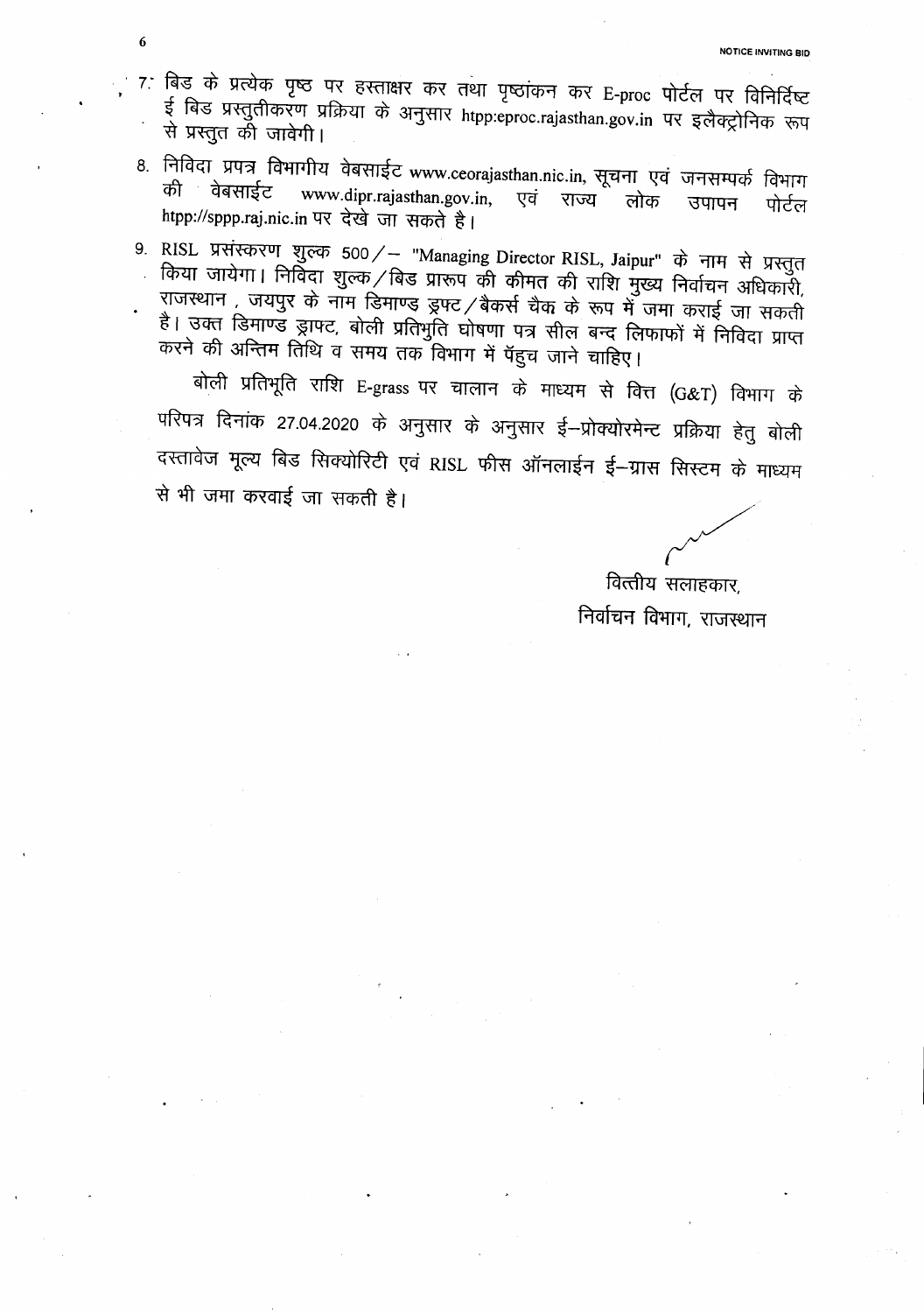#### **GOVERNMENT OF RAJASTHAN**

#### **(ELECTION DEPARTMENT)**

### **TERMS & CONDITIONS FOR TENDER NOTICE FOR SUPPLY OF STATIONERY ITEMS UNDER RATE CONTRACT**

## **Note: Bidders should read these conditions carefully and comply strictly while sending their bid.**

#### **Condition No. - 1**

 $\Lambda_{\nu}$ 

- I. Bid will be inviting into 2 part i.e. General cum Technical bid & Commercial bid.
- II. Commercial bid itself having 2 parts. Bidder should submit General cum Technical bid & Commercial bid having 2 part i.e. List A & List B in 3 separate sealed envelopes on which bidder should write name & address of the firm. These 3 separate envelopes should be kept in one big separate envelope.
- III. Sample of each Item mention in List A (which is a enclosure of General Cum Technical Bid )must be enclosed by the bidder in a separate envelope without which Commercial bid of List A Items of the bidder will not be open.
- IV. Sample of Items mention in List B are not required.
- V. Commercial bid of qualifier bidder (bidder qualified in General cum technical bid) shall be open. Bid Security declaration, GST return (upto 31st March, 2021) & Other enclosure (List A & List B of stationery Items, Terms & Conditions for tender. Check list etc.) except Commercial Bid in two parts must be attach with General cum Technical Bid.

**Condition NO.2·** (I) Any Change in the constitution of the firm, etc., shall be notified forth with by the supplier in writing to the purchase officer and such change shall not relieve any former member of the firm, etc., from any liability under the contract.

(II) No new partner / partners shall be accepted in the firm by the supplier in respect of the rate contract unless helthey agree to abide by all its terms, conditions and deposit with the purchase *officer* a written agreement to this *effect.* The supplier receipt for acknowledgement or that of any partners subsequently accepted as above shall bind all of them and will be sufficient discharge for any of the purpose of the contract.

**Contract No.3·** GSTIN Registration Certificate: - No Bidders who is not registered under GST Act Prevalent in the state where his business is located shall tender. The GSTIN Registration no. should be quoted and a GST clearance/ return copy of quarter ending up to 31 March, 2021 from the commercial Taxes officer of the Circle concerned shall be submitted without which commercial bid of the bidder will not be open.

**Condition No.4·** Bid form shall be filled in ink or typed. No Bid filled in pencil shall be considered.The Bidder shall sign the Bid form at each page and at the end in token of acceptance of all the terms and conditions of the tender.

**Condition No.5·** Rate shall be written both in words and figures. There should not be errors and lor over-writings. Corrections if any should be made clearly and initiated with dates.

**Condition No.6·** (I)AII rates quoted must be FOR JAIPUR and should include all incidental charges. In case of local supplies the rates should include all taxes, etc., and no cartage or transportation charges will be paid by the department and delivery of stationery items shall be given at the *office/Store* premises of the Chief E!ectoral *Officer,* Rajasthan, Jaipur.

(II) The rates quoted by the Bidders will be compare by the department without GST basis & the rateof GST will be paid as per GST rate applicable em the stationery Items. .

15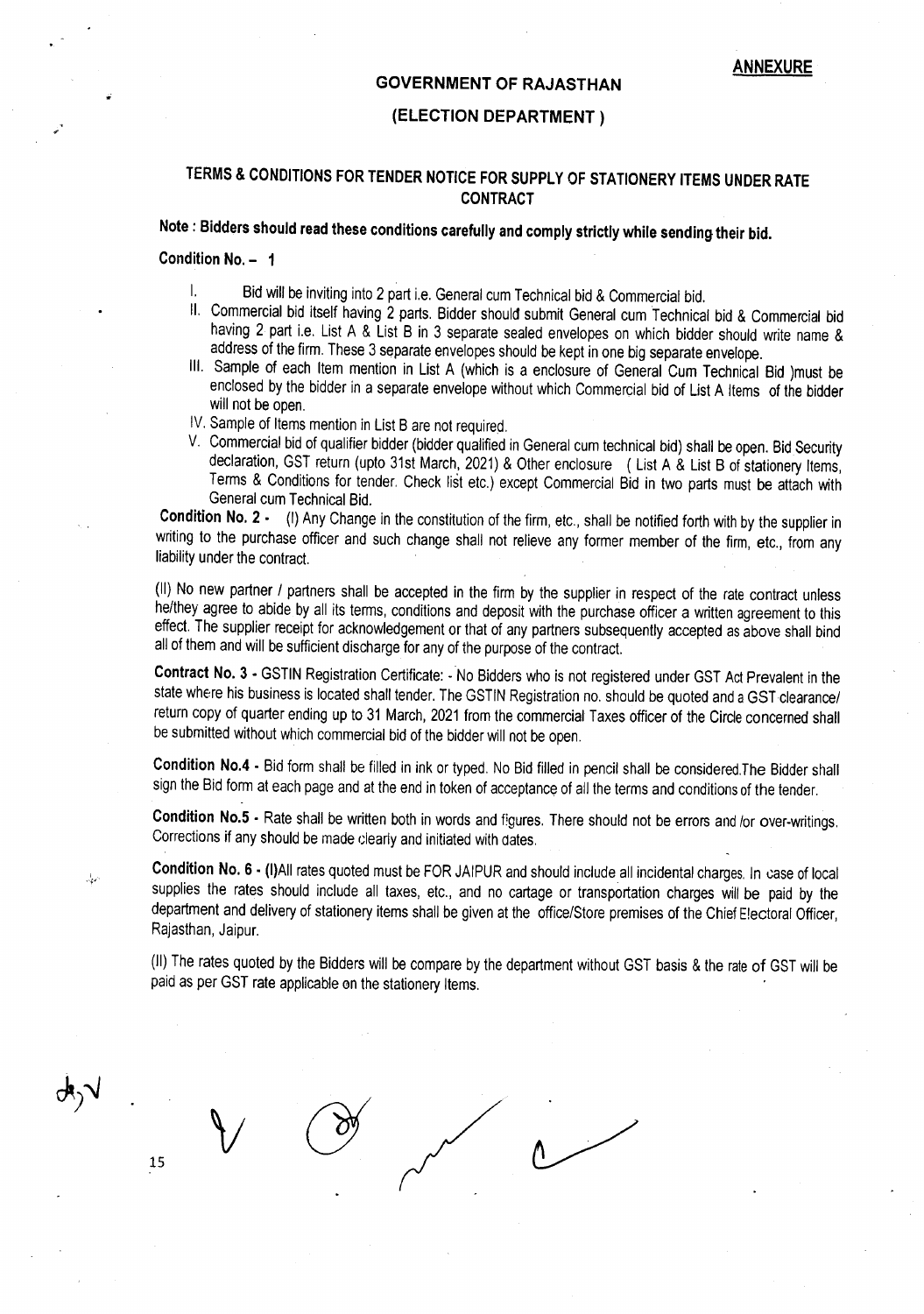#### Condition No.7-

Validity:  $\cdot$  (I) The rate quoted shall be valid upto one year from the date of rate contract agreement.

(II) Period of rate contract will be extended as per RTPP rule 2013, accordingly.

(III) The Bidder should not under any circumstance revise his rates already quoted. Any request for an increase in the rates will not be entertained under any circumstance.

Condition No.8· The approved Bidder shall be deemed to have carefully examined the conditions, specifications, size, make and drawings, etc., of the goods to be supplied. If he has any doubts as to the meaning of any portion of these conditions or of the specification, drawing, etc. he shall before signing the contract refer the same to the department and get clariofications.

Condition No. 9 - The Bidder shall not assign or sub-let hbis contract or any substantial part thereof to any other agency.

Condition No. 10· Specifications :- (I) All stationary items supplied shall strictly confirm to the specifications, make mentioned in tender document & supply order as per rate contract.

(II) Rejection: If Stationary items mentioned above arte not as per specification/make mentioned in Bid document shall be rejected and it have to be replaced by the approved Bidder at his own cost immediately without any delay as directed by Chief Electoral Officer, Rajasthan, Jaipur, otherwise the tenderer shall pay such damage as may arise by reason of the breach of the condition herein contained. Nothing herein contained shall prejudice any other right of the Chief Electoral officer in that behalf under this contract or otherwise.

(III) All supply in course of execution or executed in pursuance of the contract shall at all times be open for the inspection and supervision of the Chief Electoral officer and his subordinates.

Condition No. 11 • The approved Bidder shall furnish complete address/Telephone Numbers together with name & address of the person who is to be contacted for the supply.

Condition No. 12 - Samples; Sample of all items must be enclosed with this List A of stationary items. Items mentioned in List A, No.3, 4 & 6,11 to 14 & 17 to 19 only one sample is required, which will properly packed & enclosed with in separate envelope. Such Sample will be received in the office alongwith tender document. A receipt will be given for samples by the officer receiving the samples. Samples if sent by train, etc., should be dispatched freight paid and the RlR or G.R should be sent under a separate registered cover. If samples of few items are not enclosed by the bidder of items mentioned in List A then commercial bid of list A items will be opened or will not be opened decision taken by the department in this regard will be final. However, the rates of Items mentioned in List A will be finalize by the department after approval of sample.

Condition No. 13 • Each sample shall be marked suitable either by written on the sample or on a slip of durable paper securely fastened to the sample, the name of the tenderer and serial number of the item, of which it is a sample in the schedule.

Condition No. 14 - Approved Samples would be retained in the department. Department shall not be responsible for any damange, wear and tear or loss during the period these samples retained.

The sample shall be collected by the tenderer on the expiry of stipulated period. The Government shall in no way make arrangements to return the samples. The Samples uncollected within 9 months after expiry of rate contract shall be forfeited by the Government and no claim for their cost, etc., shall be entertained.

Condition No. 15 • Samples not approved shall be collected by the unsuccessful tenderer. The department will not be responsible for any damage, wear and tear or loss during the period these samples retained. The uncollected samples shall be forfeited if not claimed within a month and no claim for their cost, etc., shall be entertained.

Condition No. 16 • Supplies when received shall be subject to inspection to ensure whether they confirm to the . specifications, make or with the approved samples. .

Condition No. 17 • The tenderer shall be responsible for the proper packing so as to avoid damage under normal 16

 $\downarrow$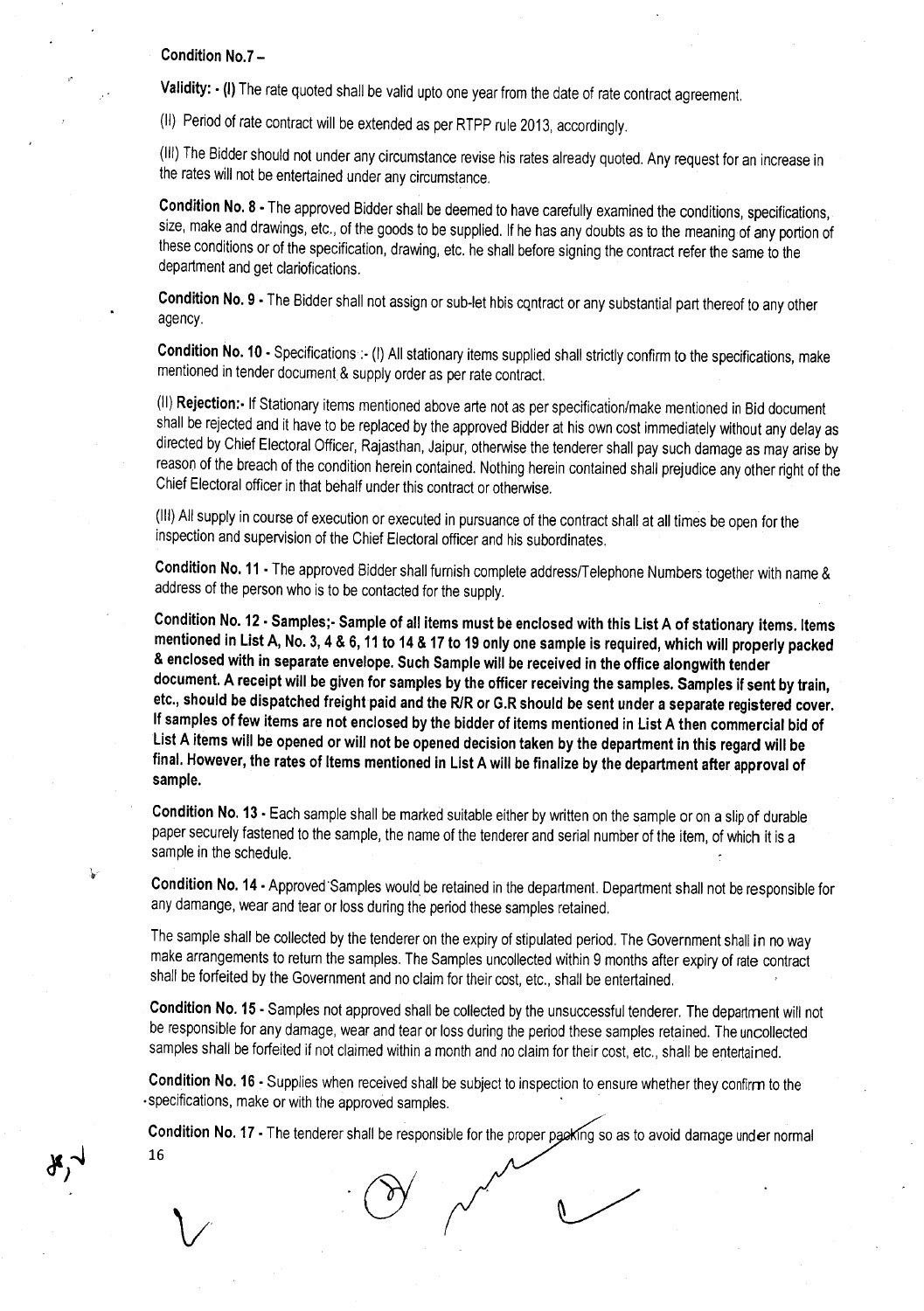conditions of transport by sea, rail, and road or air and delivery of the material in good condition to the consignee at destination. in the event of any loss, damage, breakage or leakage or any shortage the tenderer shall be liable to make good such loss and shortage found at the checking/ inspection of the materials by the consignee. No extra cost on such account shall be admissible.

Condition No. 18· The rate contract for the supply, can be repudiated at any time by the Chief Electoral officer, if the supplies are not made to his satisfaction after giving an opportunity to the Bidder of being heard and recording of the reasons for repudiation.

Condition No. 19 - Direct or indirect canvassing on the part of the Bidder or his representative will be disqualification.

Condition No. 20 • Delivery period: (I) The approved Bidder whose tender is accepted supply the order itmes within 7 working days time from the date of issue of supply order when required by department.

If the orders are placed in excess of the quantities shown in the tender document the tenderer shall be bound to meet the required supply. If the tenderer fails to do so department shall be free to arrange for the balance supply by limited tender or otherwise and the extra cost incurred shall be recoverable from the tenderer.

## Condition No. 21 • Agreement & Performance Guaranteej-

- (I) Successful Bidder (Supplier/rate contractor) will have to execute an rate Contract agreement within a certain period mentioned in order \* performance Guarantee equal to 2.5% of the value of the supply order & for SSI units within 7 days of acceptance of tender in the form of Demand Draft drawn in favour of the Chief Electoral Officer, Rajasthan, Jaipur. The Performance Guarantee will not be accepted in any other form.
- $\begin{array}{ll}\n\text{(II)} & \text{No interest will be paid by the department on the Performance Guarantee.}\n\text{(III)} & \text{The expenses of completion the scheme the rate centered generated by the current on the event generated.}\n\end{array}$
- The expenses of completing the stamping the rate contract agreement shall be paid by the successful rate contractor.
- (IV) The Performance guarantee so collected shall be refunded to the rate contractor/supplier within one month after expiry of rate contract provided the supply done by the supplier is found to be satisfactory and in good order. Contractor/supplier should submit application alongwith required documents for refund.
- (V) The Central government & Government of Rajasthan undertaking will be exempted from furnishing security deposit.

Condition No. 22 - Financial Turn Over: - Annual trun over of the bidder during the preceding three financial years., should be at least Rs. 35 Lack form the same business. Audited Balance sheet of last 3 Financail years along with CA Certificate with CA's Registration Number/Seal/Turn over Statement/Balance Sheet certified by CA.

#### Condition No. - 23

Forfeiture of Performance Guarantee :- The security amount in full or part may be forfeited in the following cases

- (I) When any terms & conditions of the rate contract breached. ,
- (II) When tenderer fails to make complete supply satisfactorily ..

(III) Notice of reasonable time will be given in case of forfeiture of security deposit. the decision of the department in this regard shall be final.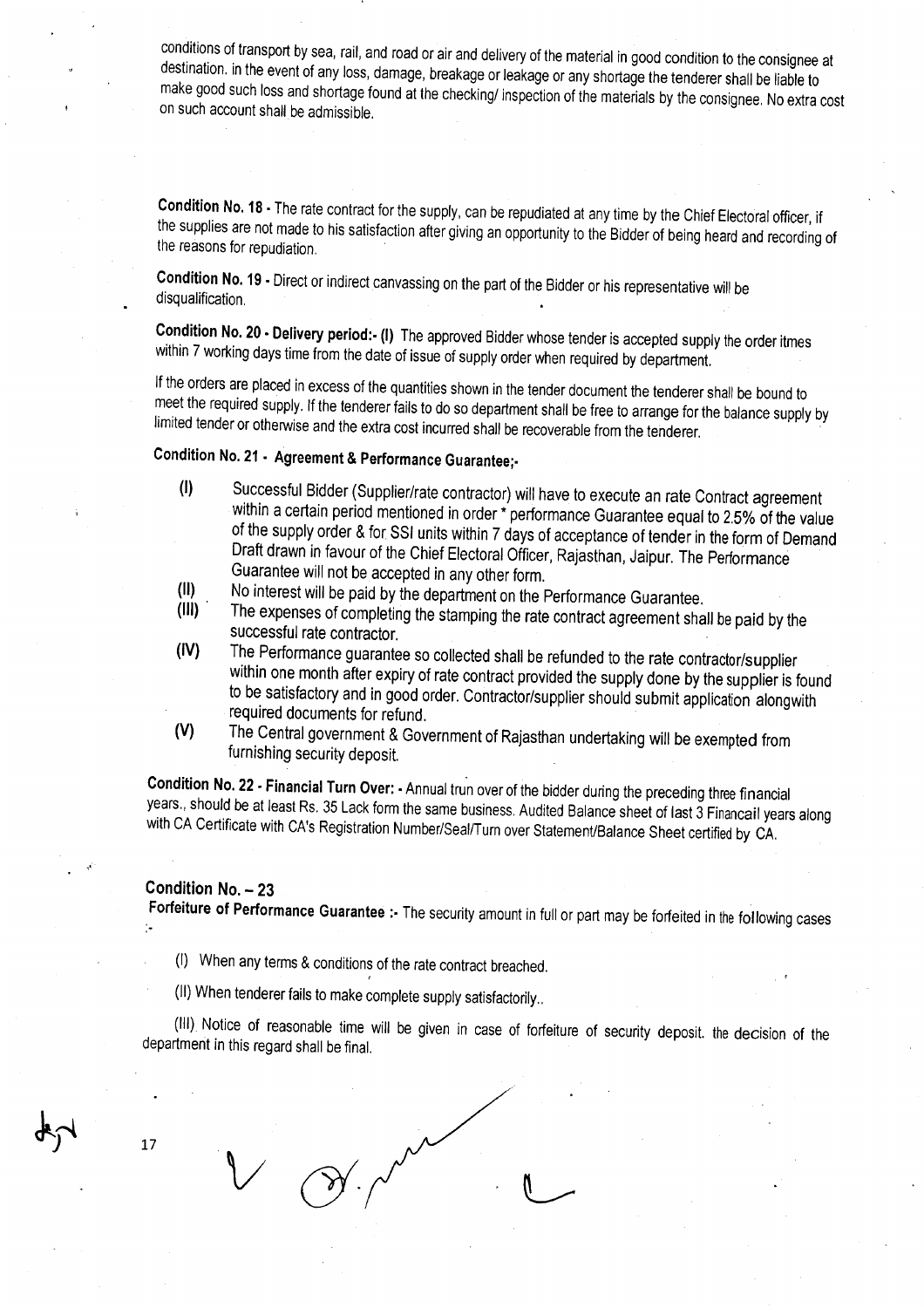### Condition No. - 24

If at any time during the execution of the supply the department shall for any reason whatsoever (other than default on the part of the supplier for which the Chief Electoral Officer is entitled to rescind the contract) desires that the whole or any part of the supply specified in the Bid should be suspended for any period or that the whole or part of the supply, should not be carried out at all, he shall give to the supplier a notice in writing to that effect and upon the receipt of such notice the supplier shall forthwith suspend or stop the supply wholly or in part as required thereon,

### Condition No. - 25

(I) Advance payment will not be made,

(II) Unless otherwise agreed between the parties payment for the delivery of goods/articles will be made on .verification of goods according to supply order & submission on -bill in proper form by the supplier to the Chief Electoral Officer, Rajasthan, Jaipur in accordance with GF&AR all remittance charges will be born by the supplier,

(III) Payment to supplier shall be made through ECS to the banker nominated by the supplier on receipt of the material.

Condition No.  $- 26 - (I)$  The entire supply shall have to be carried out as per the instructions issued by the Chief Electoral Officer; Rajasthan, Jaipur from time to time and his decision shall be final and binding in respect of all points of doubt.

(II) The time specfied for delivery in the tender form shall be deemed to be the essence of the rate contract and the approved Bidder shall arrange supplies within the period on receipt of the firm order from the department.

Condition No. - 27 - Recoveries: - Recoveries of liquidated damages, short supply, breakage, rejected articles shall ordinary be made from bills. Amount may also be withheld to the extent of short supply, breakages, rejected articles and in case of failure in satisfactory replacement by the supplier alongwith amount of liquidated damages shall be recovered from this dues and Performance Guarantee available with the department. In case recovery is not possible recourse will be taken under Rajasthan PDR Act or any other law in force,

Condition No.  $-$  28 - If a Bidder imposes conditions which are in addition to or in conflictwith the conditions mentioned herein, his tender is liable to summary rejection, In any case none of such conditions will be deemed to have been accepted unless specifically mentioned in the letter of acceptance of tender issued by the department.

Condition No. - 29 - The department reserves the right to accept any Bidder not necessarily the lowest, reject any tender without assigning any reasons and accept tender for all or anyone or more of the articles for which Bidder has been given or distribute items of stores to more than one firm/ supplier,

#### Condition No. - 30

If any dispute arise out of the contract with regard to the interpretation, meaning and breach of the terms of the contract, the matter shall be referred to by the parties to the Head of the Department who will appoint his senior most dputy as the Sole Abitrator of the dispute who will not be related to this contract and whose decision shall be final.

### Condition No. - 31 COMPLIANCE WITH THE CODE OF INTEGRITY AND No. CONFLICT OF INTEREST ANY PERSON PARTICIPATING IN A PROCUREMENT PROCESS SHALL -

- (a) Note offer any bribe, reward or gift or nay material benefit either directly or indirectly in exchange for an unfair advantage in procuremrnt process or to otherwise infuence the procurement process;
- (b) Not misrepresent or omit that misleads or attampts to mislead so as to obtain a financial or other benefit or avoid an obligation;

,...

 $18$  (9/ $M^{\mu\nu}$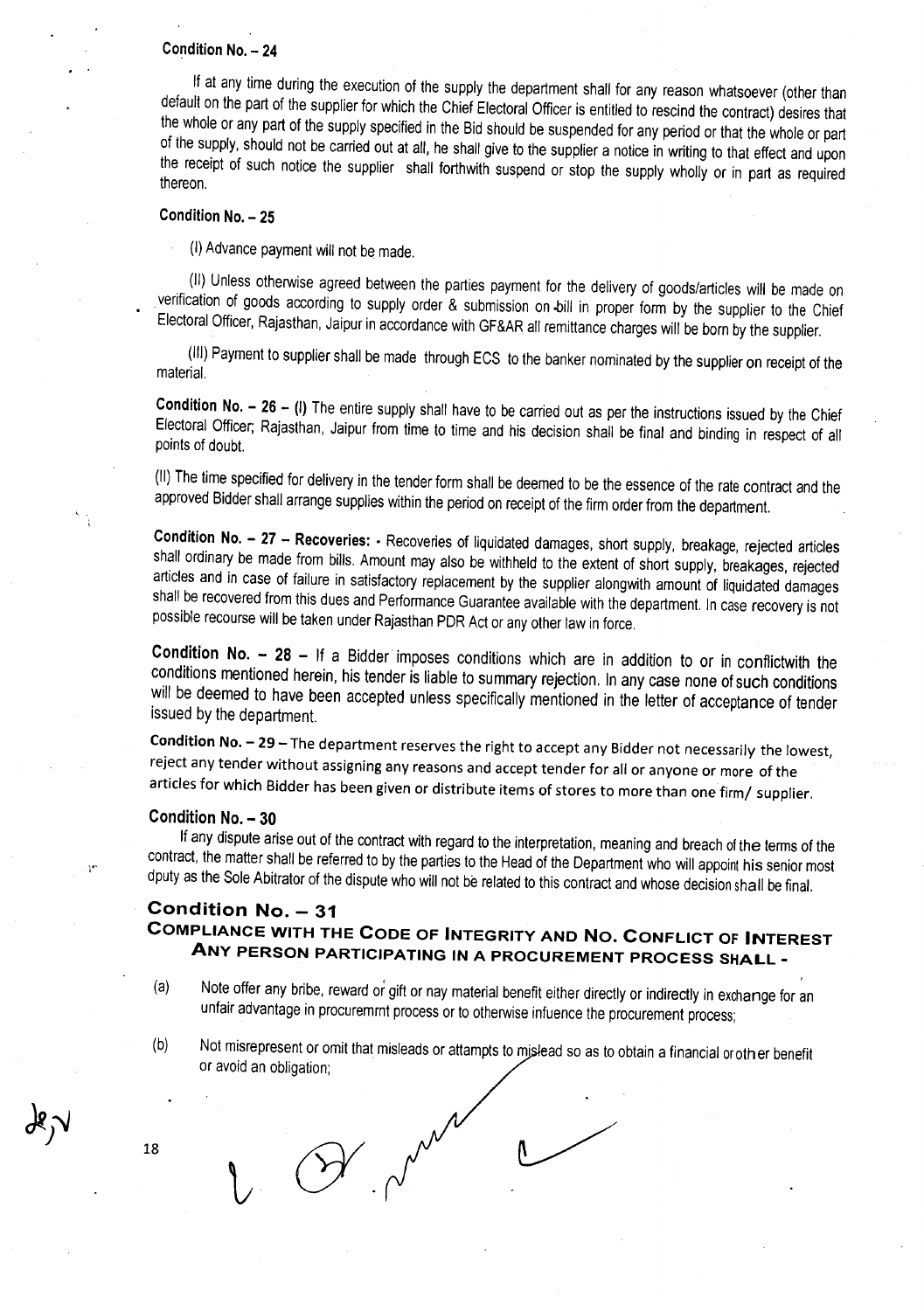- (c) Not indulge in any collusion, Bid rigging or anti-competitive bhavior to impair the transparency, fairness and progress of the procurement process;.
- (d) Not misuse any information shared between the procuring Entity and the Bidders with an intent to gain unfair advantage in the procurement process;
- (e) Not indulge in any coercion including impairing or harming or threatening to do the same, directly or indirectly, to any party or to its property to influence the procurement process;
- (f) Not obstruct ayn investigation or audit of a procurement process;
- (g) Disclose conflict of interest, if any; and
- (h) Disclose any previous transgressions with any Entity in Indra or any other country during the last three years or any debarment by any other procureing entity.

#### **CONFLICT OF INTEREST :\_**

" .

19

The Bidder participating in a bidding process must not have a Conflict of Interest.

- A Conflict of Interest is considered to be a situation in which a party has interests that could improperly influence that party's performance of *official* duties or responsibilities; contractural obligations, or compliance with applicable laws and regulations.
	- A Bidder may be considered to be in Conflict of Interst with one or more parties in a bidding Ť process if, including but not limited to:
		- a. Have controlling partners/ shareholders in common; or
		- b. receive or have received any direct orindirect subsidy from any of them; or
		- G. Have the same legal representative for purposes of the Bid; or
		- d. Have a relationship with each other, dirctrly or through common third parties, that puts them in a position to have access to information about or influence on the Bid of another Bidder, or influence the decisions of the Procuring Entity regarding the bidding process; or
		- e. The Bidder participates in more that one Bid in a bidding process Participation by a Bidder in more that one Bid will result in the disqualification of all Bids in Which the Bidder is involved. However, this does not limit the inclusion of the same subcontractor, not otherwise participating as a Bidder, in more that one Bid; or
		- f. The Bidder or any of its *affiliates* participated as a consultant in the preparation of the design or technical specifications of the Goods, Works or Services that arethe subject of the Bid; or
		- g. Bidder or any of its *affiliates* has been hired (or is proposed to be hired) bythe Procuring, Entity as engineer-in-charge / consultant for the contract.
		- h. The Bidder has submitted a decalration as per Annexure.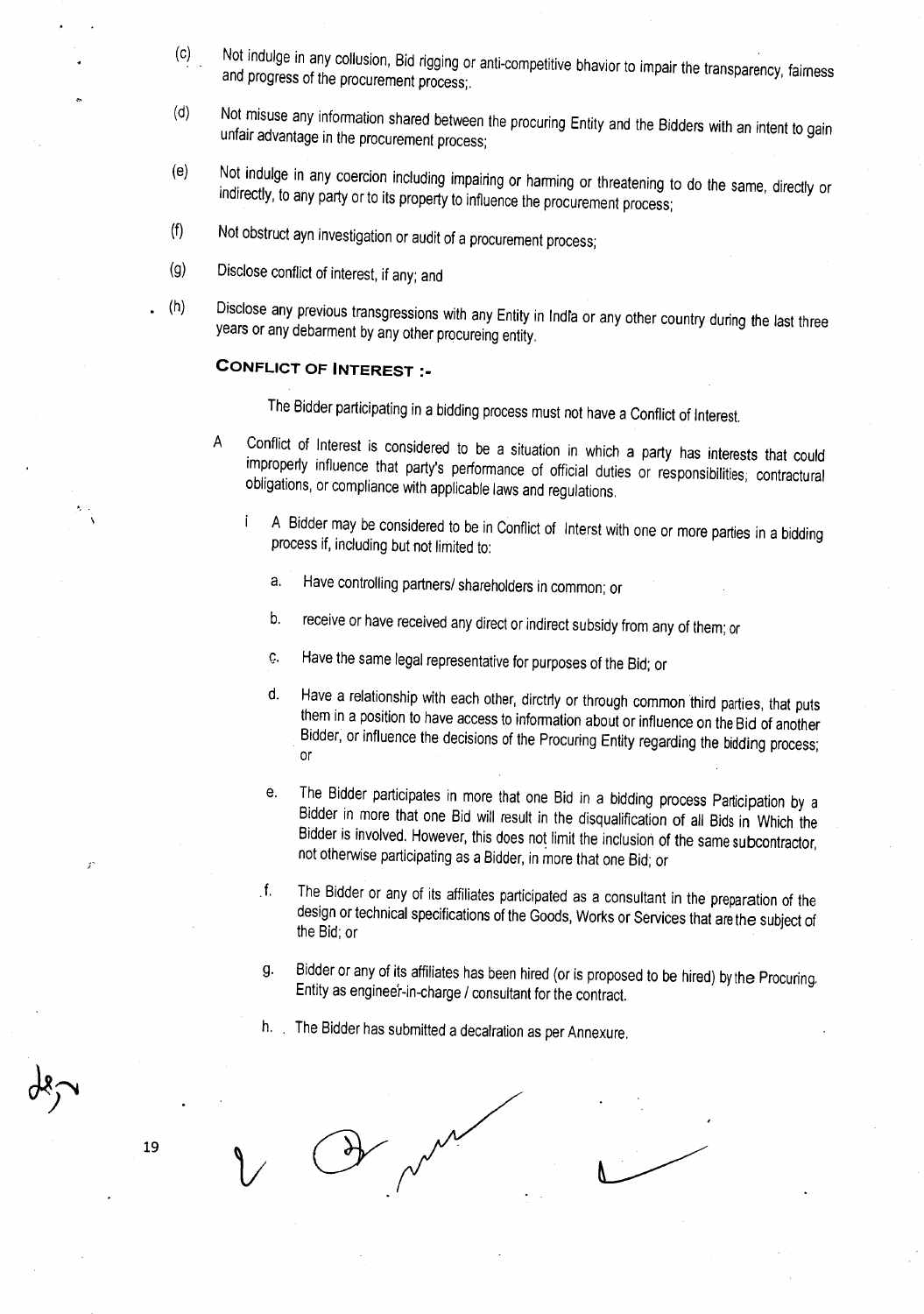# **GREVANCE REDRESSAL DURING PROCUREMENT PROCESS**

| The designation and address of the | Chief Electoral officer |
|------------------------------------|-------------------------|
| First Appellate Authority is       | Rajasthn, Jaipur        |
| The designation and address of the | Finance department      |
| Second Appellate Authority is      | Government of Rajasthan |

#### (1) FILLING AN APPEAL

If any Bidder or prospective bidder is aggrieved that any decision, action or omssion of the Procuring Entity is in contravention to the provisions of the Act or the Rules or the Guidelines issued thereunder, he may file an appeal to First Appellate Authority, as specified in the Bidding Document within a period of ten days from the date of such decision or action, omission, as the case may be clearly giving the specific ground or grounds on which he feels aggrieved:

Proviced that after the declaration of a Bidder as successful the appeal may be filed only by a Bidder who has participated in procerement proceedings:

Provided further that in case a Procuring Entity Evaluates the Technical Bids before the opening of the Financial Bids, an appeal related to the matter of Financial Bids may be filed only by a Bidder whose Technical Bid is found to be acceptable.

(2) The officer to whom an appeal is filed under para (1) shall deal with the appeal as expeditiously as possible and shall endeavour to dispose it of within thirty days from the date fo the appeal.

(3) If the officer designated under para (1) fails to dispose of the appeal filed within the period specified in para (2), or if the Bidder or prospective bidder or the Procuring Entity is aggriveved by the order passed by the First Appealate Authority, the Bidder or prospective bidder or the Procuring Entity, as the case may be, may file a second appeal to Second Appellate speified in the Bidding Document in this behalf within fifteen days from the expiry of the period specified in para (2) or of the date of receipt of the order passed by the First Appellate Authority, as thye case may be. '

### (4) ApPEAL NOT TO LIE IN CERTAINCASES

No appeal shall lie against any decision of the Procuring Entity relating to the following maiters, namely:-

(a) Determination of need of procurement;

(b) Provisions limiting participation of Bidders in the Bid process;

(c) The decision of whether or not to enter into negotiations;

F

*(d)* Cancellation of a procurement process;

(e) applicability of the provisions of confindentiality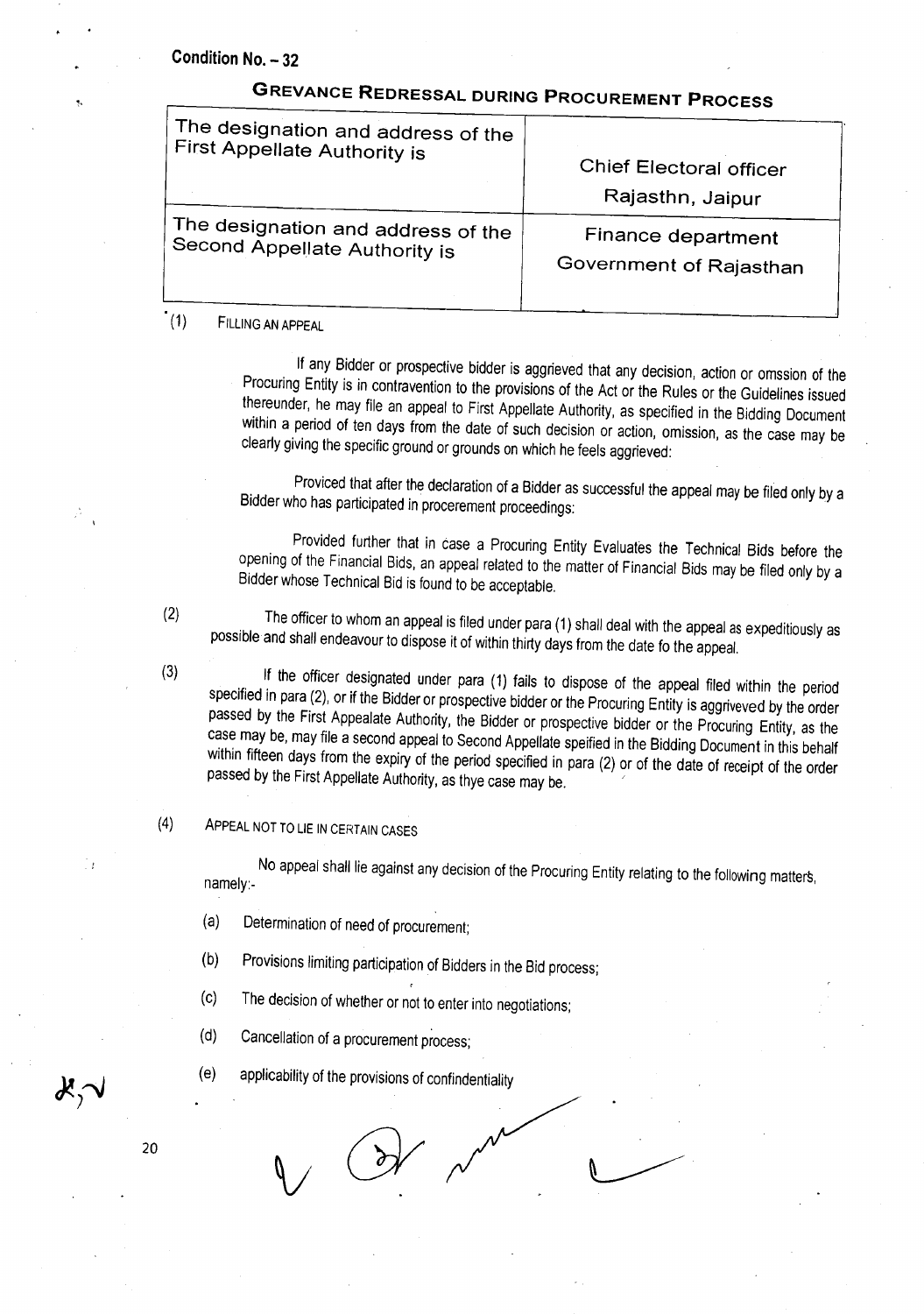- (5) FORM OF ApPEAL
	- (a) An appal under para (1) or (3) above shall be in the annexed Form along with as many copies as there are respondents in the appeal.
	- (b) Every appeal shall be accompanied by an order appealed against, if any affidavit verifying the facts stated in the appeal and proof of payment of fee.
	- (c) Every appeal may be presented to First Appellate Authority or Second Appellate Authority, as the case may be, in person or through registered post or authorised representative.
- (6) FEE FOR FILINGAPPEAL
	- (a) Fee for first appeal shall be rupees two thousand five hundred and for second appeal shall be rupees ten thousand, which shall be non-refundable.
		- (b) The fee shall be paid in the form of Bank Demand Draft or Banker's Cheque of a Scheduled Bank in India payable in the name of Appellate Authority concerned.
- (7) PROCEDUREFOR DISPOSALOFAPPEAL
	- (a) The First Appellate Authority or Second Appellate Authority, as the case may be, upon filing of appeal, shall issue notice accompanied by copy of appeal, affidavit and document, if any, to the respondents and fix date of hearing.
	- (b) ON the Date fixed for hearing the First Appellate Authority or Second Appellate Authority, as the case may be shal, -
		- (i) Hear all the parties to appeal present before him; and
		- (ii) Peruse of inspect documents, relevant records or copies thereof relating to the matter.
	- (c) After hearing the parties, perusal or inspection of documents and relevant records or copies thereof relating to the matter, the Appellate Authority concerned shall pass an order in writing and provide the copy of order to the parties to appeal fee of cost.
	- (d) The order passed under sub-clause(c) above shall also be placed on the State Public Procurement Portal.
- (8) FORM OF ApPEAL

The format of Appeal is enclosed as per Annexure B.

### Condition No. - 33 ADDITIONAL CONDITIONS OF CONTRACT

(1) CORRECTIONOF ARTHMETICALERRORS

 $\vee$ 

Provided that a Financial Bid is substantially responsive, the Procuring Entity will correct arthmetical errors during *evaluation* of Financial Bids on the following basis:

(i) If there is a discrepancy between the unit price and the total price that is obtained by multiplying the unit price and quantity, the unit price shall prevail and the total price shall be corrected, unless in the opinion of the Procuring Entity there is an obvious misplacement of the decimal point in the unit price, in which case the total price as quoted shallgovern and the unit price shall be corrected;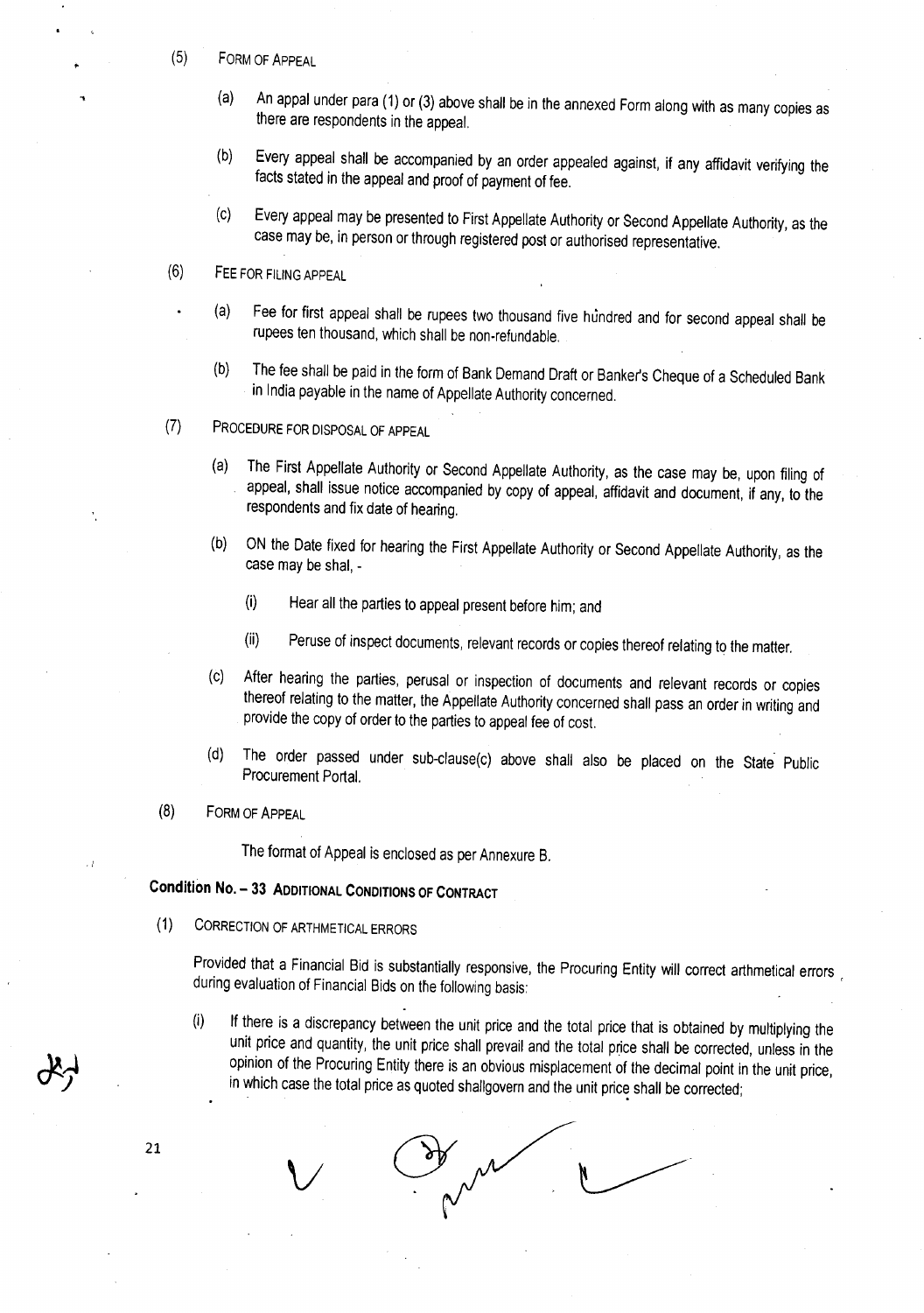- (ii) If there is an error in a total corresponding to the addtion or subtraction of subtotals, the subtotals shall prevail and the total shall be corrected; and
- (iii) If there is a discrepancy between words and figures, the amount in words shall prevail, unless the amount expressed in words is related to an arthmetic error, in which case the amount expressed in words is related to an arthmetic error, in which case the amount in figures shall prevail subject to (i) and (ii) above,
- (2) PROCURING ENTITY'S RIGHT TO VARY QUANTITIES
	- (i) At the time of award of contract, the quantity of Goods, works or services originally specified in the Bidding Document may be increased or decreased by a specified percentage, but such increase or decrease shall not exceed fifty percent, of the quantity specifjed in the Bidding Document. It shall be while any change in the unit prices or other terms and condittions of the Bid and the conditions of
	- If the Procuring Entity does not procure any subject matter of procurement or procures less than the  $(ii)$ quantity specified in the Bidding Document due to chage in Circumstances, the Bidder shall not be entitled for any claim or compensation except otherwise provided in the Conditions of Contract.
	- In case of procurement of Goods or services, additional quantity may be procured by placing a repeat  $(iii)$ order on the rates and conditions of the original order, The additional quantity shall not be more than of the original contract shall be within one month from the date of expiry of last supply, If the Supplier fails to do so, the Procuring Entity shall be free to arrange for the balance supply by limited Biding or otherwise and the extra cost incurred shall be recovered from the Supplier.
- $(3)$ (3) Dividing quantities among more than one Bidder at the time of award (In case of procurement of Goods)

As a general rule all the quantities of the subject matter of procurement shall be procured from the Bidder, whose Bid is accepted, However, when it is considered that the quantity of the subject matter of procurement to be procured is very large and it may not be in the capacity of the Bidder, whose Bid is accepted to be procured is of critical and vital nature, in such cases, the quantity may be divided between the Bidder, whose Bid is accepted and the second lowest Bidder or even more Bidders in that order, in a fair, transparent and equitble manner at the rates of the Bidder, whose Bid is accepted,

**Condition No. - 34 .:** Where any Terms & Conditions are not clear the rules of G,F, & *A.R.I* Rajasthan Transparancy Act 2012/ Rules 2013 will be applicable,

**Condition No. 35** - All Legal proceeding instituted by any of the parties (Department or Supplier) shall have to be lodged in courts situated at Jaipur in Rajasthan & not elsewhere,

The decision of the Additional Chief Electoral Officer, Rajasthan, Jaipur shall be final and binding on the tenderer(s) in respect of this tender,

**Place & Date:**

22

v

**signature of** *Bidder*

**Name & Address**

 $\frac{1}{2}$ 

"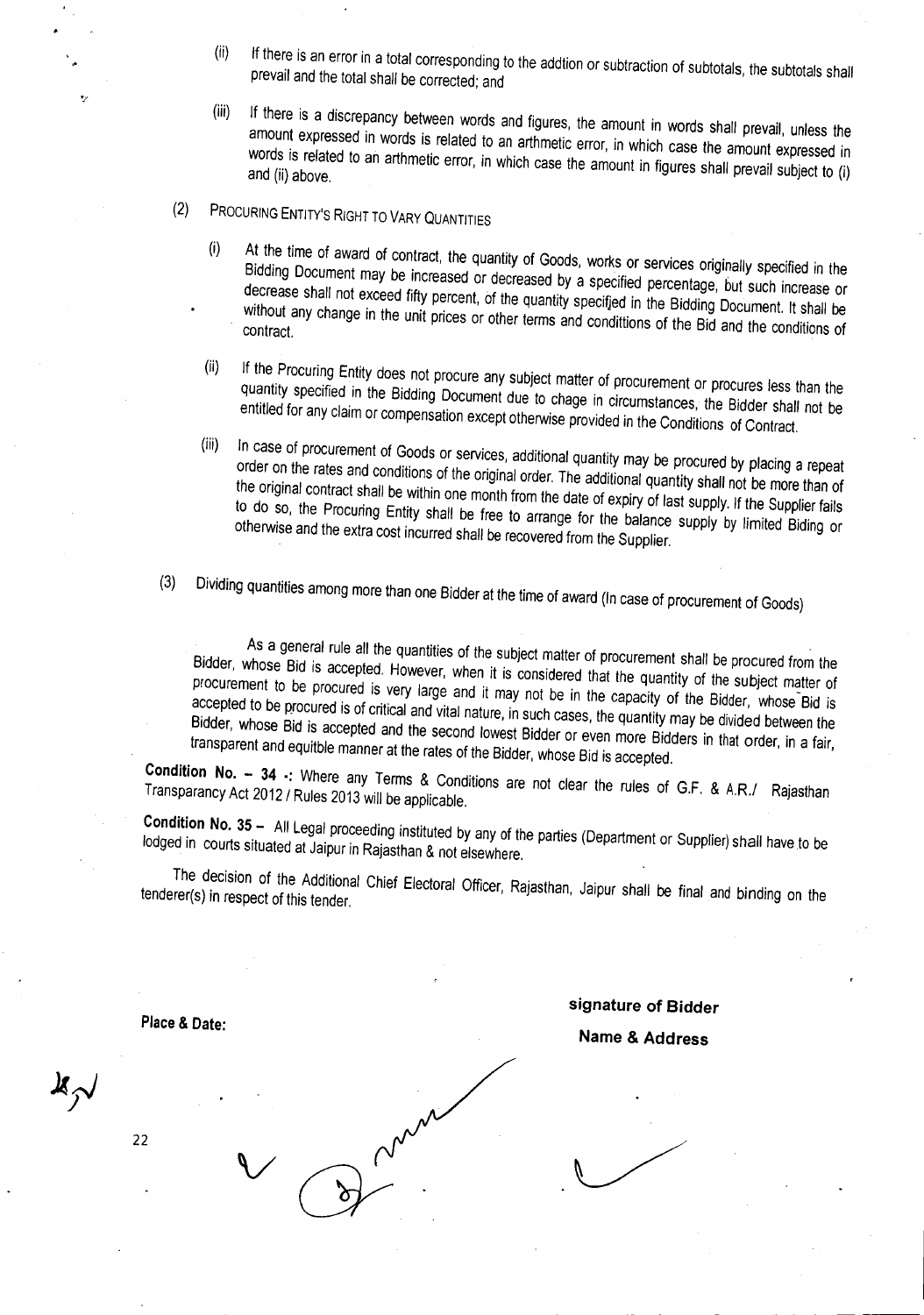$\frac{1}{2}$ 

### COMMERCIAL BID FORM FOR SUPPLY OF STATIONERY ITEMS I. List A of Stationery Items with specification, Make (if any)

| <b>S.N.</b>    | Name of Item with specification, make (if Estimated<br>any)                       | Qty.<br>which is<br>to be<br>purchase | Rate offered per unit/Pkt./Bundle etc. |       |                                                            |  |  |
|----------------|-----------------------------------------------------------------------------------|---------------------------------------|----------------------------------------|-------|------------------------------------------------------------|--|--|
|                |                                                                                   |                                       | Rate per<br>unit/Pkt./Bundle<br>etc.   | GST % | <b>Total Rate per</b><br>unit/Pkt./Bundle<br>etc. with GST |  |  |
| 1              | $\overline{2}$                                                                    | $\overline{3}$                        | 4                                      | 5     | 6                                                          |  |  |
| $\mathbf{1}$   | Borer (plastic handle))                                                           | 50                                    |                                        |       |                                                            |  |  |
| $\overline{2}$ | Paper weight Ordinary glass                                                       | 20                                    |                                        |       |                                                            |  |  |
| $\mathbf{3}$   | Despatch Register on 70GSM Laser<br>paper -400 pages & Size 17x27 /<br>4Neelgagan | 5                                     |                                        |       |                                                            |  |  |
| 4              | Receipt Register on 70GSM Laser<br>paper<br>-400 pages & Size 17x27 /4 Neelgagan  | 5                                     | ÷.,                                    |       |                                                            |  |  |
| 5              | L - Folder Plastic with pocket & 1side<br>transparent                             | 2500                                  |                                        |       |                                                            |  |  |
| 6              | Stick Folder A4 Size Transparent                                                  | 150                                   |                                        |       |                                                            |  |  |
| $\overline{7}$ | File Lace No.924                                                                  | 8000                                  |                                        |       |                                                            |  |  |
| 8              | File Pad                                                                          | 3000                                  |                                        |       |                                                            |  |  |
| 9              | File Tag-8" (Mention Qty. of tag in a<br>Bundle)                                  | 10200                                 |                                        |       |                                                            |  |  |
| 10             | Short hand note book on 60 GSM<br>Paper - 160 Pages                               | 100                                   |                                        |       |                                                            |  |  |
| 11             | Register 60 Page Bound with Jild-                                                 | 25                                    |                                        |       |                                                            |  |  |
| 12             | Register 120 Page Bound with Jild                                                 | 25                                    |                                        |       |                                                            |  |  |
| 13             | Register 180 page Bound with Jild                                                 | 50                                    |                                        |       |                                                            |  |  |
| 14             | Register 240 Page Bound with Jild                                                 | 50                                    |                                        |       |                                                            |  |  |
| 15             | Dak Book on 70 GSM Laser Paper, 160<br>Pages, Size 17x27 / 8                      | 25                                    |                                        |       |                                                            |  |  |
| 16             | Stamp Postage Reister on 70 GSM<br>laser paper -160 Pages, Size 17x27 / 4         | 3                                     |                                        |       |                                                            |  |  |
| 17             | Transparent Tape 1/2" - Length<br>30Metre                                         | 50                                    |                                        |       |                                                            |  |  |

 $\mathfrak{C}$ 12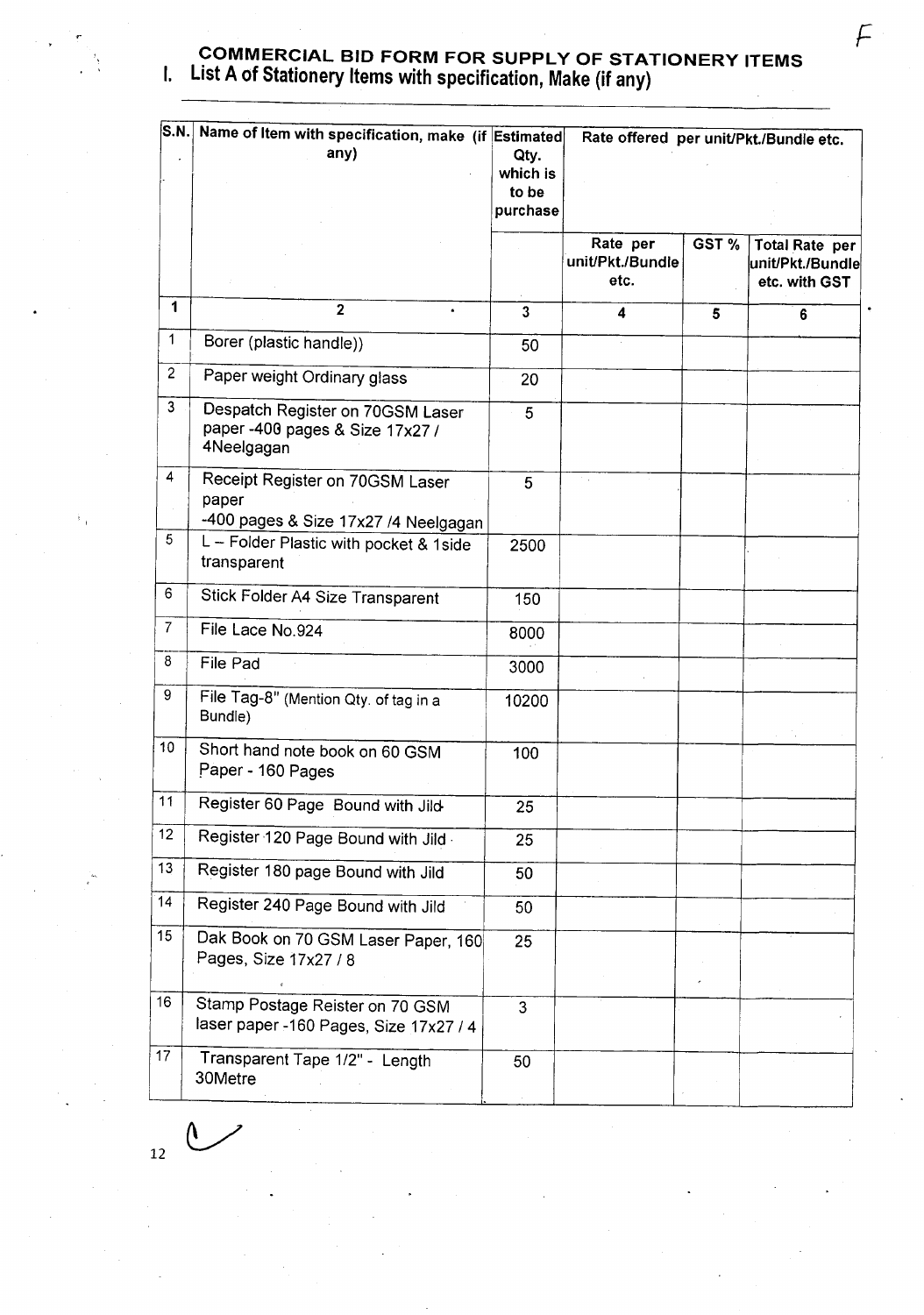| 18 | Transparent Tape 1" - Length 30Metre                        | 50  |  |  |
|----|-------------------------------------------------------------|-----|--|--|
| 19 | Transparent Tape 2" - Length 30Metre                        | 50  |  |  |
| 20 | Sanganeri Cloth hand made folder with<br>pockets, Lock etc. | 700 |  |  |
|    |                                                             |     |  |  |

**Note: Each page of this list must be signed by bidder alongwith seal & submitted in separate envelope.**

Λ

.<br>. .

**Place & Date Seal & Signature of the Bidder**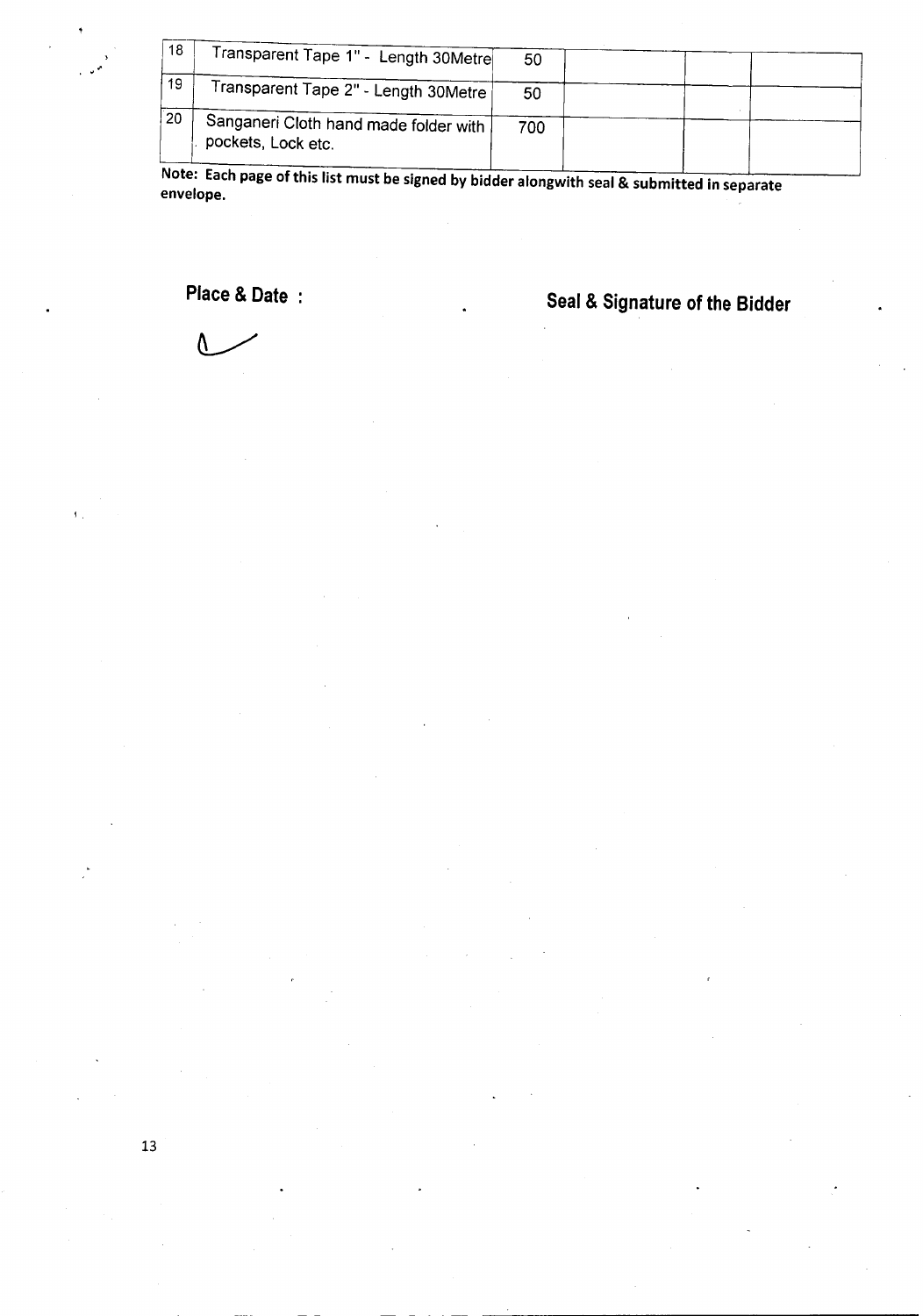### **COMMERCIAL BID FORM FOR SUPPLY OF STATIONERY ITEMS**

 $^{\prime\prime}$  List B of Stationery Items with specification, Make (if any)

|                | S.N.  Name of Item with specification, make<br>(if<br>any)                                             | <b>Estimated</b><br>Qty. which<br>is to be<br>purchase | Rate offered per unit/Pkt./Bundle etc. |                         |                                                                |  |
|----------------|--------------------------------------------------------------------------------------------------------|--------------------------------------------------------|----------------------------------------|-------------------------|----------------------------------------------------------------|--|
|                |                                                                                                        |                                                        | Rate per<br>unit/Pkt./Bundle<br>etc.   | GST %                   | <b>Total Rate</b><br>per unit/Pkt.<br>/Bundle etc.<br>with GST |  |
| 1              | $\overline{2}$                                                                                         | $\overline{\mathbf{3}}$                                | $\overline{\mathbf{4}}$                | $\overline{\mathbf{5}}$ |                                                                |  |
| $\mathbf{1}$   | Alpin packet (Bell)- Gross weight 100 gm.                                                              | 200                                                    |                                        |                         |                                                                |  |
| $\overline{2}$ | Dak Pad-Neelgagan                                                                                      | 50                                                     |                                        |                         |                                                                |  |
| 3              | U-Pin 26 mm Kores                                                                                      | 50                                                     |                                        |                         |                                                                |  |
| 4              | Glue Bottle - 150 ml (Camel)                                                                           | 50                                                     |                                        |                         |                                                                |  |
| 5              | Glue Bottle - 700 ml (Camel)                                                                           |                                                        |                                        |                         |                                                                |  |
| 6              | Pencil ordinary (Natraj or camel)                                                                      | 50                                                     |                                        |                         |                                                                |  |
| $\overline{7}$ | Stamp pad medium size - (Ashoka)<br>110 X 70 mm                                                        | 100<br>50                                              |                                        |                         |                                                                |  |
| 8              | Stapler pin pkt.24/6 (Kores/Kangaroo)                                                                  | 100                                                    |                                        |                         |                                                                |  |
| 9              | Stapler No. 10 (Kores/Kangaroo)                                                                        | 100                                                    |                                        |                         |                                                                |  |
| 10             | StaplerPin pkt.No10 (Kores/kangaroo)                                                                   | 250                                                    |                                        |                         |                                                                |  |
| 11             | Scale Plastic 1 feet (Camel or Natraj)                                                                 | 20                                                     |                                        |                         |                                                                |  |
| 12             | Whitener Pen (Kores/Camlin)                                                                            | 150                                                    |                                        |                         |                                                                |  |
| 13             | Photo State Paper Ream A-4- 210 X<br>297MM/75 GSM (TNPLor JK or Xerox Meal<br>pack)                    | 1000                                                   |                                        |                         |                                                                |  |
| 14             | Photo State paper Ream FS 215 X 342<br>MM/75 GSM(TNPL or JK or Xerox meal Pack)                        | 100                                                    |                                        |                         |                                                                |  |
| 15             | Spiral NoteBook (NeelgaganNo66)                                                                        | 200                                                    |                                        |                         |                                                                |  |
| 16             | Page marker - self sticky (Tri colour) - 3<br>pads of 25 एम एम X 75 एम एम- Make-<br>Corporate / Desmat | 200                                                    |                                        |                         |                                                                |  |
| 17             | Sticky note (Plain yellow in diff. size)<br>2"X3" & 3"X4"                                              | $50 - 50$<br>each                                      |                                        | $\pmb{e}$               |                                                                |  |
| 18             | CD & CD RW with Jewel case<br>(Sony/Hp/Moserbear/Frontech)                                             | 300<br>50 RW                                           |                                        |                         |                                                                |  |
| 19             | Toner Cartridge Laser PrinterHP12A                                                                     | 5                                                      |                                        |                         |                                                                |  |
| 20             | Glue Stik (Fevistik / 3M) - 15 g                                                                       | 100 <sub>o</sub>                                       |                                        |                         |                                                                |  |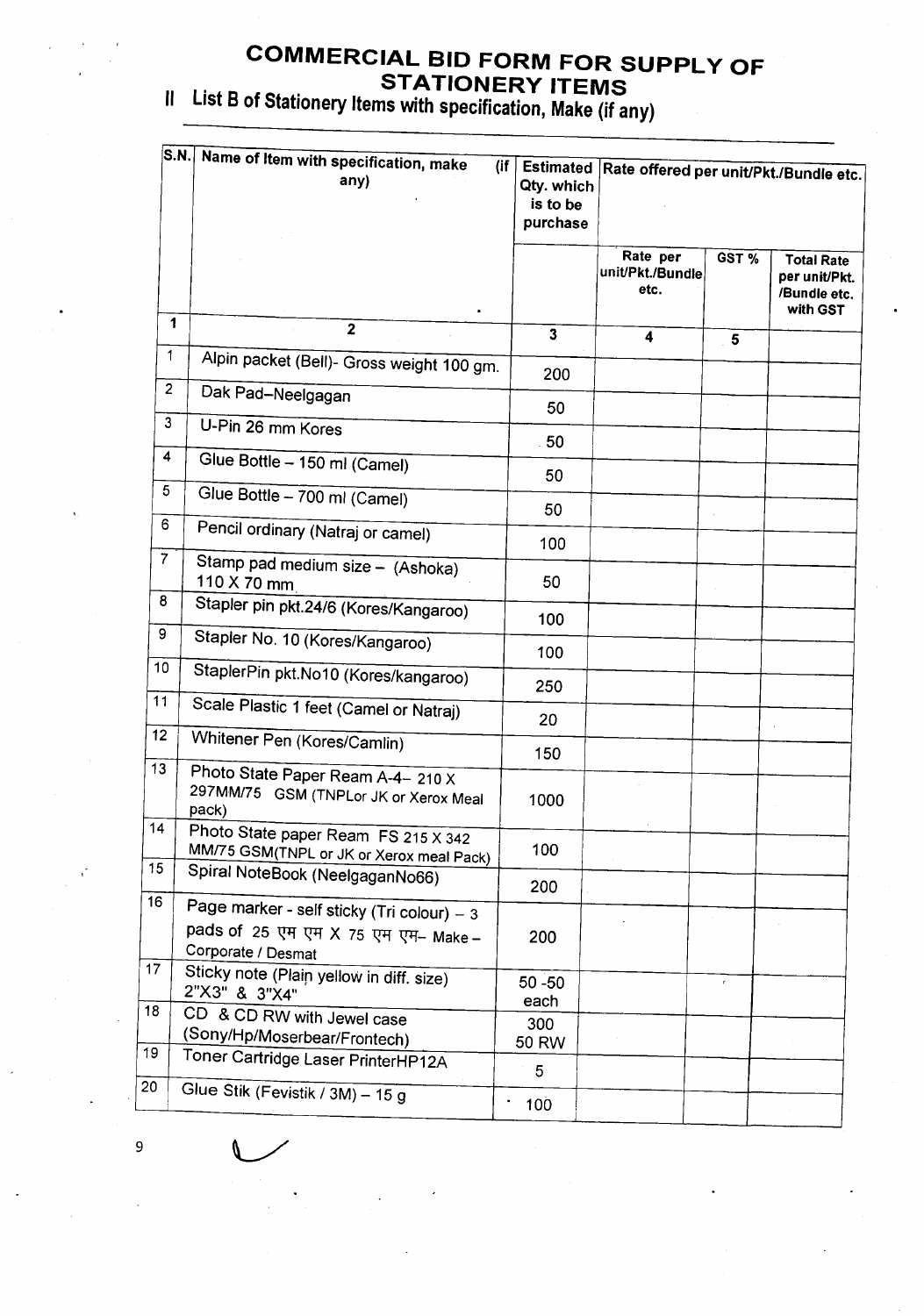| 21 | Cutter (Natraj)                                                          | 20                                |  |  |
|----|--------------------------------------------------------------------------|-----------------------------------|--|--|
| 22 | DVD &DVD RW with Jewel case                                              |                                   |  |  |
|    | (Sony/samsung/Hp/Moserbear/Frontech)                                     | 300<br><b>50 RW</b>               |  |  |
| 23 | Ball Pen Reynold 045, Goldex Klassy<br>Cello Butterflow                  | 500<br>500                        |  |  |
| 24 | Luxor Hitechpoint Pen V5 / V7                                            | 300                               |  |  |
| 25 | Highlighter pen-(Fabercastle/<br>Luxor/camlin)                           | 100                               |  |  |
| 26 | Toner Cartridge Laser Printer Samsung<br>2876ND-116L                     | 3                                 |  |  |
| 27 | Cartridge for Cannon 5980dw mfd -<br>319No.                              | $\overline{c}$                    |  |  |
| 28 | Cartridge for KX-MB1530 MFD -<br>Panasonic FAT410                        | 4                                 |  |  |
| 29 | CartridgeLBP3300NCannon Printer<br>Cannon 308                            | 10                                |  |  |
| 30 | Cartridge HP 88A                                                         | 8                                 |  |  |
| 31 | Cartridge HP 55A                                                         | 4                                 |  |  |
| 32 | Cartridge RICOH MFD 3410-SP3400HS-<br>Cod406517                          | 6                                 |  |  |
| 33 | Cartridge for Hp Laser Printer 1606dn -<br><b>Hp 78A</b>                 | 20                                |  |  |
| 34 | Pen Drive( 16GB/32GB )- Make<br>Transcend / Kingston / Sandisk /Sony /hp | 50                                |  |  |
| 35 | pencil cell (Novino Gold)                                                | 100                               |  |  |
| 36 | CD Marker pen (Luxor/Reynold/Camlin)                                     | 24                                |  |  |
| 37 | White Board Marker pen<br>(Luxor/Reynold/Camlin)                         | 36                                |  |  |
| 38 | Cartridge Laser Printer hp 425dn-80A                                     | 10                                |  |  |
| 39 | Cartridge Laser Printer Ricoh 310 dn<br>Code 407251                      | 10                                |  |  |
| 40 | Stapler hp - 45 Kangaroo                                                 | 6                                 |  |  |
| 41 | Pager Cell AAA (Novino gold)                                             | 100                               |  |  |
| 42 | Calculator - 12 digit (Citizen & Casio)                                  | 30                                |  |  |
| 43 | Optical Scroll mouse (i-ball / Logitech)                                 | 15                                |  |  |
| 44 | Computer Key board PS2 & USB (i-ball /<br>Logitech)                      | 10                                |  |  |
| 45 | Toner for hp deskjet 254 colour printer<br>टोनर कार्टेज 202ए             | 4 Set<br>$(1$ Set=4<br>Cartridge) |  |  |
| 46 | Toner for hp MFP M227Fdn - 30A                                           | 15                                |  |  |
| 47 | Toner for hp MFD 3035 - 51A                                              | 04                                |  |  |
|    |                                                                          |                                   |  |  |

, p\_